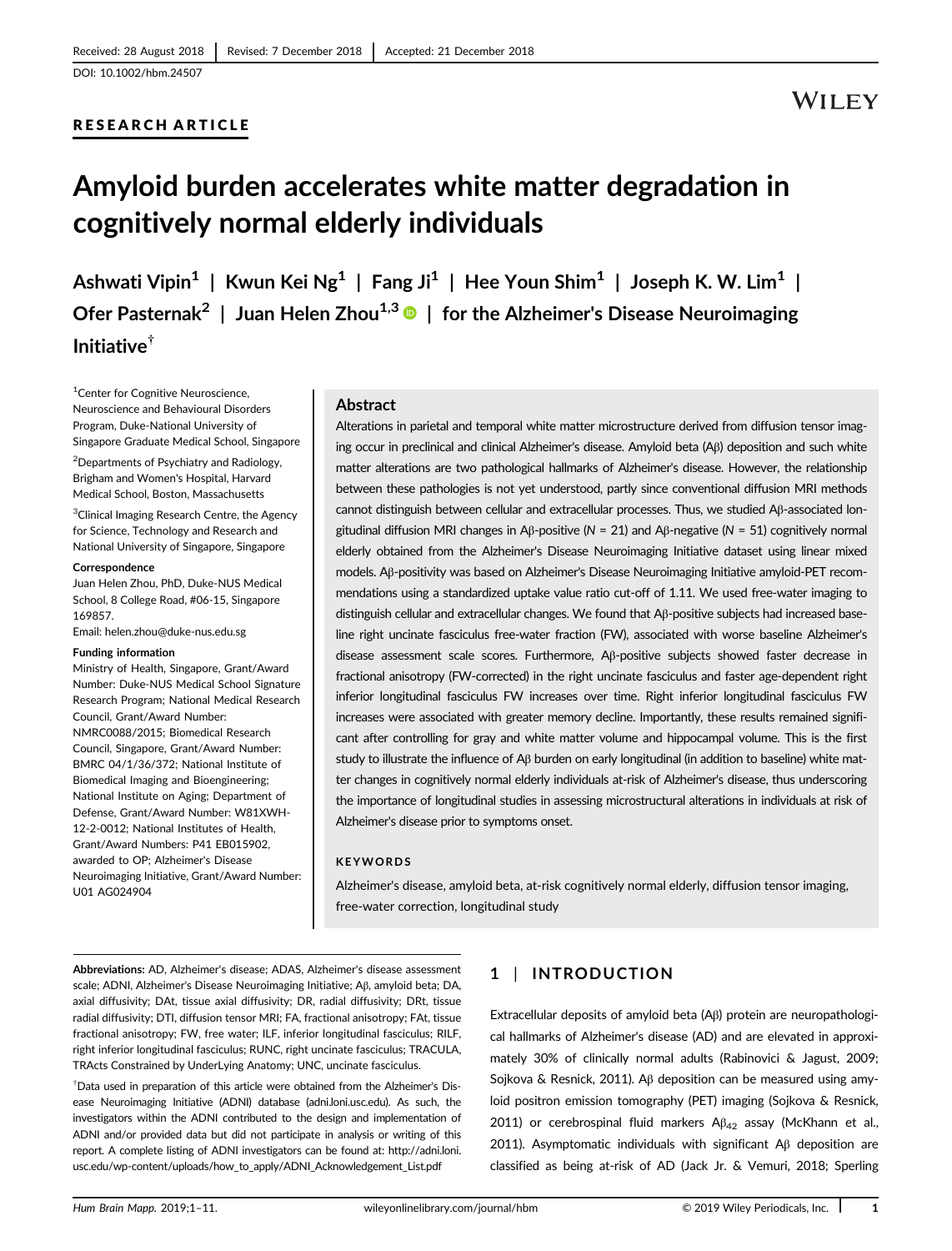et al., 2011). Recent models hypothesize that Aβ deposition is closely followed in time by white matter microstructural abnormalities in the at-risk cognitively normal elderly stage (Jack Jr. et al., 2013; Sachdev, Zhuang, Braidy, & Wen, 2013). Supporting this hypothesis are diffusion tensor MRI (DTI) studies in the asymptomatic elderly and mild cognitive impairment, finding microstructural alterations in parietal and temporal white matter fibers, including the uncinate fasciculus and parahippocampal cingulum (Englund, Brun, & Alling, 1988; Remy, Vayssiere, Saint-Aubert, Barbeau, & Pariente, 2015; Rieckmann et al., 2016; Wang et al., 2012). However, evidence has not been conclusive with some illustrating reduced fractional anisotropy or white matter integrity in the fornix and corpus callosum associated with Aβ burden (Chao et al., 2013; Gold et al., 2014; Melah et al., 2016) while others report higher fractional anisotropy and axial diffusivity in the hippocampal cingulum, corpus callosum, and superior longitudinal fasciculus in cognitively normal older individuals (Adluru et al., 2014; Molinuevo et al., 2014; Racine et al., 2014). Longitudinal assessments, ideally sampling individuals at the same stage and subtype of AD, are thus needed to elucidate such complex associations between Aβ burden and white matter microstructure in the asymptomatic preclinical phase of AD.

Such high variability of DTI findings in the clinically normal elderly could also be attributed to the lack of specificity of DTI measures to various biological pathologies, such as axonal degeneration, demyelination, extracellular volume changes (Assaf & Pasternak, 2008), agingrelated brain atrophy (Ge et al., 2002), and inflammation possibly related with Aβ deposition (Perez-Nievas et al., 2013). Recently, the free-water (FW) imaging method has been developed to eliminate partial volume with freely diffusing extracellular water molecules in diffusionweighted MRI (Pasternak, Sochen, Gur, Intrator, & Assaf, 2009; Pasternak, Westin, Dahlben, Bouix, & Kubicki, 2015). The method allows separately identifying extracellular changes affecting the FW measure, from cellular changes influencing the FW-corrected fractional anisotropy measure (FAt). Accordingly FW changes can be sensitive to extracellular processes including atrophy, neuroinflammation and blood–brain barrier permeability modulation (Ji et al., 2017; Pasternak et al., 2012; Perez-Nievas et al., 2013), while FAt changes are more sensitive to alterations in white matter microstructural organization (Lyall et al., 2017; Montal et al., 2017; Pasternak et al., 2012, 2015).

Although cognitively normal elderly individuals exhibiting AD pathologies have been an important population for disease intervention and understanding (Palmqvist et al., 2017; Rieckmann et al., 2016), a few research gaps remain to be addressed. Little is known about the Aβ burden influence on the temporal progression of white matter measures in the asymptomatic preclinical phases of AD (Maier-Hein et al., 2015; Metzler-Baddeley et al., 2012; Rieckmann et al., 2016; Sachdev et al., 2013). Moreover, while we and others have indicated associations between white matter microstructure and cognition in the cognitively normal elderly (Hong et al., 2015; Lovden et al., 2014; Vernooij et al., 2009), it is unclear if these correlations are driven by at-risk asymptomatic elderly individuals. Understanding whether aging modulates the interaction between Aβ burden and white matter measures is another important un-answered gap toward better understanding of AD progression.

To fill these gaps, the present study aimed to compare longitudinal white matter measures in asymptomatic elderly, with and without

Aβ burden, from the Alzheimer's disease neuroimaging initiative (ADNI) database. We used linear mixed modeling to assess the influence of Aβ burden on FW-corrected white matter microstructure and FW. We hypothesize that participants with significant Aβ burden (Aβ-positive) would show increased FW and reduced FAt in parietal and temporal fibers compared with those without significant  $A\beta$ burden (Aβ-negative) at baseline and/or over time. We also sought to test whether these white matter abnormalities related to cognitive decline at baseline and over time in at-risk cognitively normal elderly individuals.

## 2 | METHODS

All imaging, demographical, and neuropsychological data used in the preparation of this article were obtained from the Alzheimer's Disease Neuroimaging Initiative (ADNI) database [\(adni.loni.usc.edu](http://adni.loni.usc.edu)). The ADNI was launched in 2003 as a public–private partnership, led by Principal Investigator Michael W. Weiner, MD. The primary goal of ADNI has been to test whether serial magnetic resonance imaging (MRI), positron emission tomography (PET), other biological markers, and clinical and neuropsychological assessment can be combined to measure the progression of mild cognitive impairment (MCI) and early Alzheimer's disease (AD). For complete information, see [www.adni-info.org](http://www.adni-info.org).

### 2.1 | Participants

Longitudinal data were obtained from the ADNI2 dataset. Eighty-four cognitively normal older adults were first identified based on the inclusion, exclusion, and diagnostic criteria in the ADNI2 procedures manual (Alzheimer Disease Neuroimaging Initiative, 2008). Following quality control, out of these 84 participants, 72 (43 Females; mean age = 73.72 years, SD = 5.65 years at baseline, Table 1) cognitively normal participants were included in our study. Based on the ADNI criteria, cognitively normal individuals were required to be free of subjective memory concerns, have a score within the normal range on the WMS Logical Memory II (≥9 for 16 years of education and above), have a mini-mental state examination score between 24 and 30, and a clinical dementia rating of 0. Individual participants were chosen if they underwent at least two time points of both neuroimaging and neuropsychological assessments, which included: mini-mental state examination, clinical dementia rating, Alzheimer's Disease Assessment Scale (ADAS), and composite measures for executive function and memory. They were also required to have a mini-mental state examination score of 26 or greater at every time point and maintained a stable diagnosis over at least two consecutive time points. It should be noted that out of all the cognitively normal elderly participants in our study, only five participants progressed to the mild cognitive impairment stage at follow-up time points. Two of these subjects were Aβ -positive at baseline while three were Aβ -negative. Importantly data at the time point of conversion and time points following conversion was not included in our study and analyses. Participants that did not pass the motion criteria for T1 images and region-specific quality control for DTI images were excluded. To minimize the potential confounding effect of scanner sites/types, images obtained only from 3 T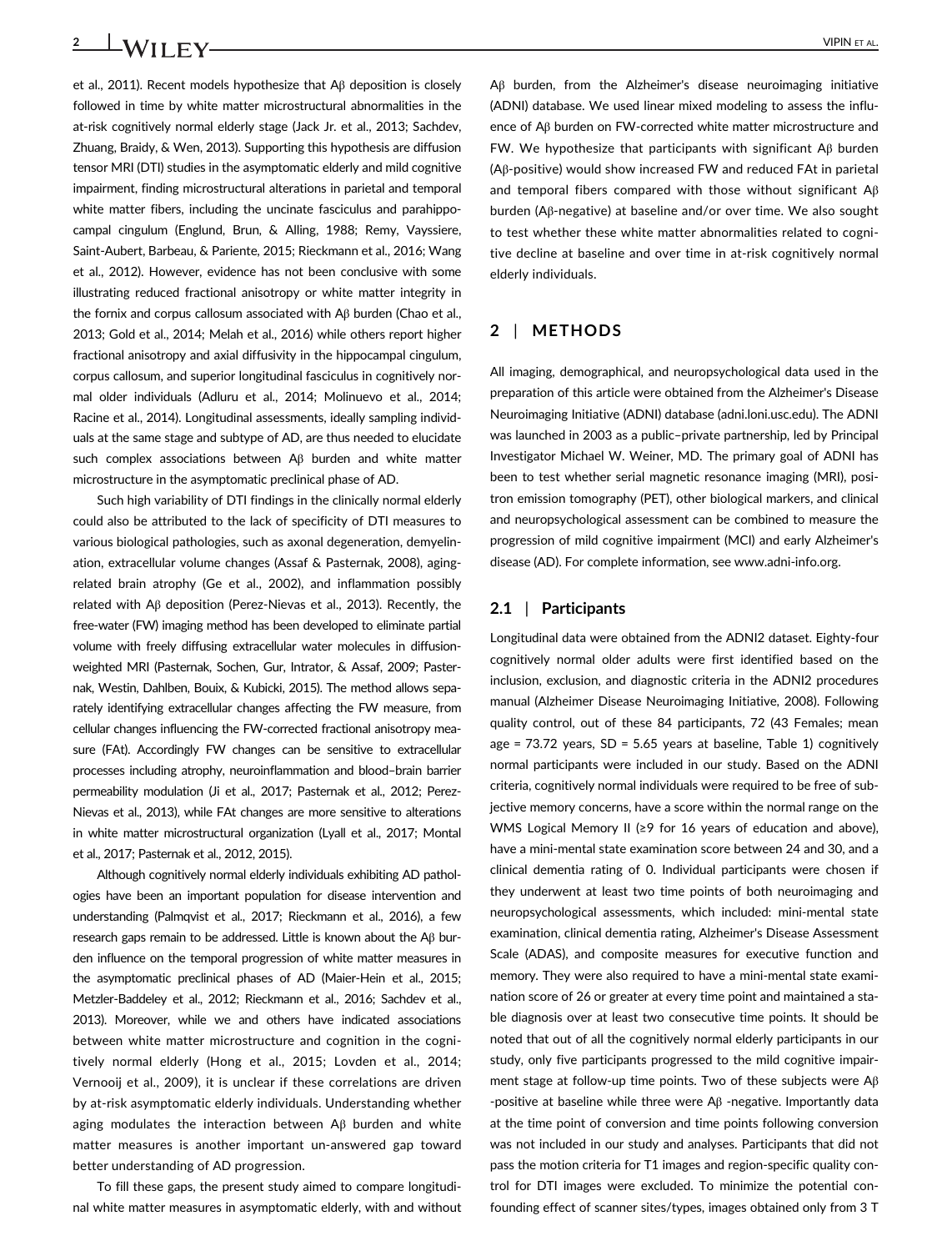| <b>TABLE 1</b> | Demographic and cognitive characteristics between                                 |
|----------------|-----------------------------------------------------------------------------------|
|                | cognitively normal elderly $A\beta$ -positive and $A\beta$ -negative participants |

|                                   | $AB - ve$<br>$(N = 51)$ | $A\beta +ve$<br>$(N = 21)$ | p-value; T-score             |
|-----------------------------------|-------------------------|----------------------------|------------------------------|
| Baseline age                      | 72.21 (6.05)            | 73.71 (3.93)               | $0.22: -1.24$                |
| Gender                            | 25/26                   | 4/17                       | 0.03; Fisher's<br>exact test |
| Right-handedness                  | 46/5                    | 19/2                       | 1.00; Fisher's<br>exact test |
| <b>Education years</b>            | 16.78 (2.58)            | 15.33 (2.76)               | 0.046: 2.06                  |
| <b>Baseline</b><br>amyloid burden | 1.01(0.05)              | 1.27(0.16)                 | $< 0.0001$ ; $-7.33$         |
| <b>ADAS</b>                       | 7.37(3.71)              | 9.42(5.26)                 | $0.114; -1.63$               |
| <b>MMSF</b>                       | 29.00 (1.25)            | 28.90 (1.18)               | 0.76; 0.30                   |
| <b>ADNI</b> memory                | 1.20(0.62)              | 1.02(0.62)                 | 0.27; 1.12                   |
| ADNI executive<br>function        | 0.85(0.65)              | 0.63(0.58)                 | 0.18; 1.37                   |

Aβ −ve, amyloid beta negative; Aβ +ve, amyloid beta positive; ADAS, Alzheimer's disease assessment scale; MMSE, Mini-mental state examination; ADNI memory, composite memory score from the Alzheimer's disease neuroimaging initiative; ADNI executive function, composite executive function score from the Alzheimer's disease neuroimaging initiative.

General Electric medical systems scanners were used. Furthermore, site was included as a covariate. All ADNI participants provided informed written consent approved by each sites' Institutional Review Board.

## 2.2 | Amyloid beta PET imaging

Image data underwent a standardized preprocessing procedure at the ADNI project to increase data uniformity. Participant-level amyloid beta (Aβ) standardized uptake value ratios were calculated as the average of the uptake values of the frontal, angular/posterior cingulate, lateral parietal, and temporal cortices divided by the mean uptake values of the cerebellum, following a standardized pipeline (ADNI, 2011; Landau et al., 2013). Baseline Aβ positivity (+ve/−ve) was derived using standardized uptake value ratio cut-off of 1.11 as described previously (Landau et al., 2014). Of the 72 participants included in our study, 21 were Aβ +ve.

## 2.3 | MR imaging acquisition

All participants underwent whole-brain MRI scans according to ADNI protocol using the same type of 3 T GE Medical Systems scanner across 14 sites. The T1-weighted accelerated sagittal inversion-recovery spoiled gradient-recalled (IR-SPGR) sequence comprised the following parameters: repetition time = 6.96 ms, echo time = 2.8 ms, inversion time = 400 ms, flip angle =  $11^{\circ}$ , matrix size = 256  $\times$  256 and voxel size = 1.01  $\times$  1.01  $\times$  1.2 mm<sup>3</sup>. Axial diffusion-weighted image data were acquired from all participants with a spin echo planar imaging sequence. Scan parameters included: acquisition matrix = 256  $\times$  256, voxel size = 1.4  $\times$  1.4  $\times$ 2.7 mm<sup>3</sup>, flip angle = 90°, number of slices = 59, 41 diffusionweighted images ( $b = 1,000$  s/mm<sup>2</sup>) and 5 nondiffusion-weighted images ( $b = 0$  s/mm<sup>2</sup>). Repetition time varied across scanning sites, but was approximately 12,500 to 13,000 ms.

## 2.4 | MR image preprocessing

Structural and diffusion images were preprocessed using FreeSurfer ([https://surfer.nmr.mgh.harvard.edu,](https://surfer.nmr.mgh.harvard.edu/) software version 5.3). For each participant's T1 images, automated segmentation and cortical parcellation was carried out using the FreeSurfer "recon-all" processing stream (Desikan et al., 2006; Fischl et al., 2002; Fischl, Salat et al., 2004; Fischl, van der Kouwe et al., 2004), which included motion correction, removal of nonbrain tissue, automated Talairach transformation, intensity correction, volumetric segmentation, and cortical surface reconstruction and parcellation. The FreeSurfer gray matter volume estimations were done in two different ways: (a) using FreeSurfer default automated settings and (b) using manually edited brain and white matter masks. These crosssectionally processed images were subsequently run through the longitudinal stream in FreeSurfer. In this step, an unbiased within-participant template volume was created for each participant, and processing of all time points was then carried out using common information from this template, thus increasing sensitivity and robustness of the longitudinal analysis (Reuter, Schmansky, Rosas, & Fischl, 2012). Hippocampal, gray matter volume and white matter volume were extracted for each participant at each time point using the Freesurfer recon-all segmentation step.

For DTI image analyses, TRActs Constrained by UnderLying Anatomy (TRACULA), part of FreeSurfer version 5.3, was used to preprocess the DTI data (including eddy-current compensation, motion correction, registration, white matter mask creation, and tensor fitting) and reconstruct 18 major white matter tracts of interest (Yendiki et al., 2011). These 18 fibers comprise a representative labeling of all important established white matter pathways in the brain as recognized in previous literature. This is a novel algorithm for automated global probabilistic tractography that estimates the posterior probability of each pathway given the diffusion-weighted data. The posterior probability is decomposed into a data likelihood term, which uses the "ball-and-stick" model of diffusion (Behrens, Berg, Jbabdi, Rushworth, & Woolrich, 2007), and a pathway prior term, which incorporates prior anatomical knowledge on the pathways from a set of training participants. The segmentation labels required by TRACULA were obtained by processing the T1-weighted images of the study participants as described above. The longitudinal version of TRACULA was used for our study, which computes the joint posterior probability of each pathway given the diffusion MRI data and anatomical segmentations of multiple time points at once. This has been shown to reduce noise, avoid bias toward any specific time point, ensure spatial correspondence between time points and improve both test–retest reliability and sensitivity to longitudinal white matter changes, when compared to reconstructing the pathways at each time point independently (Storsve, Fjell, Yendiki, & Walhovd, 2016; Yendiki, Reuter, Wilkens, Rosas, & Fischl, 2016).

From each of the reconstructed pathways, average tract-wise and tract-position tensor-based fractional anisotropy (FA) was extracted and subject to statistical analyses. The major 18 fibers included: corpus callosum forceps major; corpus callosum forceps minor; left/right anterior thalamic radiation; left/right cingulum angular bundle; left/right cingulum cingulate gyrus; left/right corticospinal tract; left/right inferior longitudinal fasciculus; left/right superior longitudinal fasciculus parietal; left/right superior longitudinal fasciculus temporal; left/right uncinate fasciculus.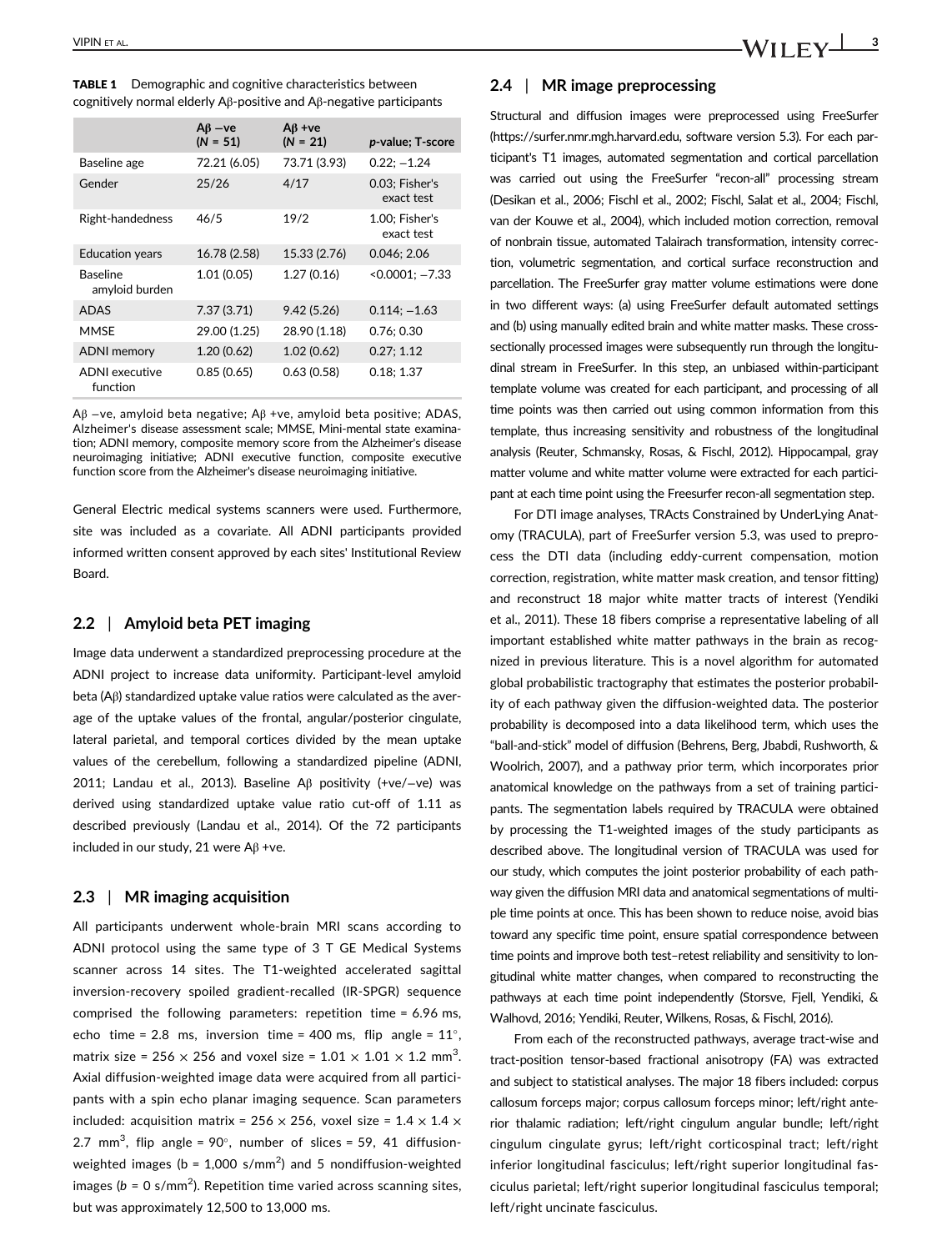## 2.5 | Free-water imaging method

To carry out free-water correction on the diffusion-weighted data, eddy-current corrected diffusion MRI data in the participant's native space were fitted to the two-compartment FW model (Pasternak et al., 2009, 2015). Specifically, the diffusion tensor was modeled into a FW compartment and a tissue compartment. The FW compartment represents freely diffusing extracellular water with a fixed diffusivity of  $3 \times 10^{-3}$  mm<sup>2</sup>/s (the diffusion coefficient of the FW at body temperature) and the fractional volume of this compartment in each voxel forms the FW map. The tissue compartment is the signal following elimination of FW. It accounts for water molecules in proximity to tissue membranes and is thus thought to be more sensitive to axonal and myelination changes (Metzler-Baddeley, O'Sullivan, Bells, Pasternak, & Jones, 2012). All diffusion maps were aligned to a standard template and averaged across a white matter atlas (Johns Hopkins University white matter atlas) to obtain the mean white matter metrics. Additionally, FW-corrected fractional anisotropy (FAt) and the fractional volume of FW were estimated at each position along the tract. Subsequently, FA, FW, and FAt maps were averaged across the fiber masks obtained from TRACULA for each of the 18 fibers.

## 2.6 | Statistical analysis

We performed statistical analyses using the linear mixed-effects modeling (Cnaan, Laird, & Slasor, 1997) following our previous approach, for example, (Ng, Lo, Lim, Chee, & Zhou, 2016). The details of the statistical analyses are as follows.

#### 2.6.1 | Longitudinal white matter and cognitive changes

First, the effect of age on longitudinal trajectory of average and fiberbased white matter measures (FW and FAt) and cognition was assessed using linear mixed-effects models (Equation (1)):

$$
Y_{ij} = \gamma_{0.0} + \gamma_{0.1}(\text{Gender}_j) + \gamma_{0.2}(\text{Education}_j) + \gamma_{0.3}(\text{Site2}_j) + \gamma_{0.4}(\text{Site3}_j) + ... + \gamma_{0.15}(\text{Site14}_j) + \gamma_{0.16}(\text{Age}_j) + \gamma_{1.0}(\text{Time}_{ij}) + \gamma_{1.1}(\text{Age}_j \cdot \text{Time}_{ij}) + \mu_{0j} + \mu_{1j}(\text{Time}_{ij}) + r_{ij}
$$
 (1)

where  $Y_{ii}$  is the diffusion MRI metric or cognitive score of interest for individual j at time point i. The fixed effects of each explanatory variable on Y were denoted by the specific  $\gamma_0$ s and  $\gamma_1$ s. In particular,  $\gamma_{1.0}$ and  $\gamma_{1,1}$  represent effects due to the longitudinal predictor time (years since baseline visit) and its interaction (\*) with baseline age (age at baseline visit).  $\mu_{0i}$  and  $\mu_{1i}$  represent individual variability in intercepts and longitudinal slopes (i.e., random effects) and  $r_{ii}$  represents the residuals. Additionally,  $\gamma_{0. n}$ , n = 3 to 15 represent the dummy coded predictors of the 14 scan sites which along with gender and years of education were entered as covariates of no interest.

This analysis was first conducted for the mean FA, FW, FAt, and cognitive test scores (mini-mental state examination, ADAS, memory, executive function). The analysis was then repeated for each of the 18 fibers obtained, that is, we built a separate linear mixed-effects model per tract per diffusion MRI metric. For fiber-specific results, significant time or age effects were reported at  $p < 0.05$  following False Discovery Rate (FDR) correction for multiple comparisons across 18 fibers and then at a lower uncorrected threshold of  $p < 0.05$ .

#### 2.6.2 | Aβ moderation on longitudinal changes

Secondly, we evaluated the effect of Aβ burden on longitudinal white matter and cognitive changes. We added Aβ burden as a binary variable (Aβ +ve; Aβ -ve) into the linear mixed-effects model (Equation (2)):

$$
\begin{aligned} Y_{ij} &= \gamma_{0.0} + \gamma_{0.1}(\text{Gender}_j) + \gamma_{0.2}(\text{Education}_j) + \gamma_{0.3}(\text{Site2}_j) \\ &+ \gamma_{0.4}(\text{Site3}_j) + ... + \gamma_{0.15}(\text{Site14}_j) + \gamma_{0.16}(A\beta_j) \\ &+ \gamma_{0.17}(Age_j) + \gamma_{0.18}(Age_j^*A\beta_j) + \gamma_{1.0}(\text{Time}_{ij}) + \gamma_{1.1}(Age_j^*\text{Time}_{ij}) \\ &+ \gamma_{1.2}(A\beta_j^*\text{Time}_{ij}) + \gamma_{1.3}(A\beta_j^*Age_j^*\text{Time}_{ij}) + \mu_{0j} + \mu_{1j}(\text{Time}_{ij}) + \mu_{ij} \end{aligned} \tag{2}
$$

where additional fixed effects were included to assess the influence of Aβ burden and its synergistic effect with baseline age and longitudinal time. We applied this model on the FW, Fat, and FA metrics of the whole white matter as well as white matter fibers that showed a significant time effect (Equation (1)). We also applied the same model on ADAS, mini-mental state examination, memory and executive function scores. All results were reported at FDR corrected for the number of fibers tested and then at a lower threshold of uncorrected  $p < 0.05$ .

#### 2.6.3 | Spatial degradation gradient analysis

To ascertain whether different parts of the fiber showed differential Aβ burden effects on white matter measures, we conducted position-based spatial analysis for any diffusion MRI metric in any fiber that showed a significant Aβ burden effect. Specifically, along a given fiber, we carried out a linear mixed-effects model (Equation (2)) at each position that overlapped across 75% of all the participants (in the native space).

#### 2.6.4 | Brain-cognition associations

Finally, to investigate associations between white matter changes in fibers that showed an Aβ-dependent baseline or longitudinal effects and cognitive declines, we defined 2 sets of slopes reflecting longitudinal changes in white matter measures ( $β_{1j}$ , whiteMatter) and cognition ( $β_{1j}$ . <sub>Cognition</sub>). Specifically, the predicted values of each dependent variable (e.g., FW) at each time i and for each participant j was first computed using Equation (1) (excluding  $r_{ij}$ ). For each participant separately, the predicted values were then regressed on time to obtain the participantspecific slopes (e.g., if the participant had four time points, the regression was done on four predicted FW values). This yielded  $\beta_{1i}$ . WhiteMatter, and  $\beta_{1i,Cognition}$ , reflecting the longitudinal change in white matter and cognitive measures (ADAS, mini-mental state examination, memory, and executive function), respectively, for each participant. We then carried out linear regression analyses (Equation (3)) to test the association between change in FW/FAt and change in cognition in fibers that showed an effect of Aβ burden across all participants.

$$
\beta_{1j,Cognition} = b_0 + b_1(Age_j) + b_2(\beta_{1j.WhiteMatter}) + b_3(\beta_{1j.WhiteMatter} * Age_j)
$$
\n(3)

We also conducted similar regression analyses (Equation (4)) to test the association between baseline FW/FAt and baseline cognition, using only data from each participant's first visit.

\n Cognition = 
$$
b_0 + b_1(Age_j) + b_2(WhiteMatter_j) + b_3(WhiteMatter_j^*Age_j)
$$
\n  
\n (4)\n

All statistical analyses were conducted using R 3.0.3 (R Core Team, 2014) with RStudio (RStudio Team, 2012).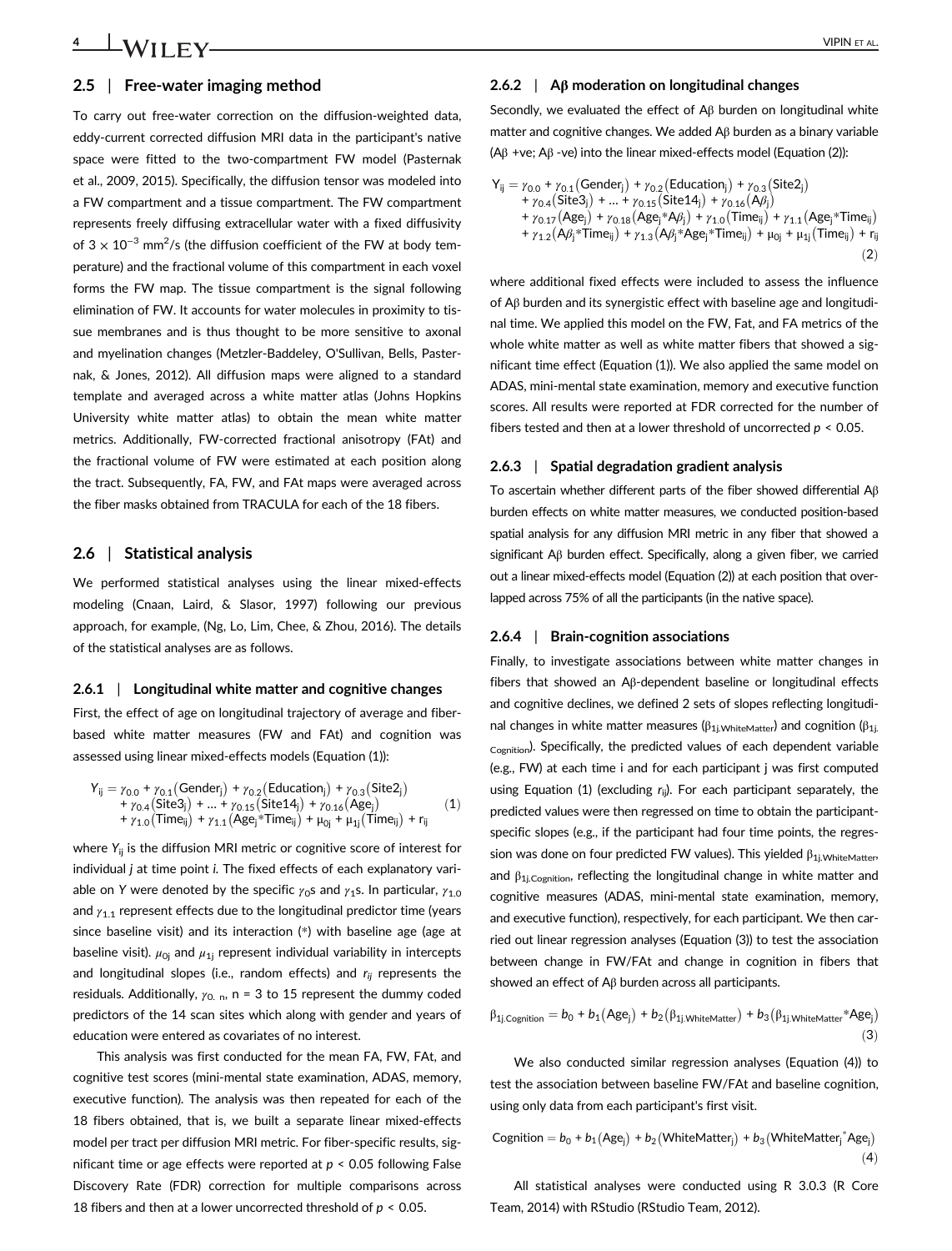

FIGURE 1 Cognitively normal individuals show significant age and time interaction for the average white matter free water. Cognitively normal participants that were older at baseline showed greater increases in FW over time. FW, free water [Color figure can be viewed at [wileyonlinelibrary.com](http://wileyonlinelibrary.com)]

We repeated all the above the statistical analysis for aging and Aβ effect by including total gray and white matter volume as covariates in Equations (1) and (2). Additionally, we also controlled for hippocampal volume for the assessment of Aβ moderation effect on white matter microstructure by adding hippocampal volume as a covariate in Equation (2) (Supporting Information Supplementary Methods).

## 3 | RESULTS

## 3.1 | Aging effect on longitudinal white matter trajectory

## 3.1.1 | Aging-related alterations in white matter extracellular free-water

For the whole-brain average white matter FW compartment, we found an Age\*Time interaction effect across all participants ( $p = 0.0177$ ;  $γ = 0.00045$ ; Figure 1) and baseline age ( $p = 0.0000092$ ;  $γ = 0.00648$ ) and time ( $p = 0.0017$ ;  $\gamma = 0.00327$ ) effects. Therefore, FW increased over time, while older subjects had higher FW at baseline and steeper FW increase over time.

For fiber-specific FW, eight fibers showed a time effect (Supporting Information Table S1a). Specifically, the right anterior thalamic radiation, right corticospinal tract and left uncinate fasciculus showed significant Age\*Time effects at  $p < 0.05$  FDR-correction. Five additional fibers including the right uncinate and inferior longitudinal fasciculus showed trend level Age\*Time effects (uncorrected  $p < 0.05$ ).

All significant results above remained significant following removal of scanner covariates and correction for total gray and white matter volume (Supporting Information Table S1a).

## 3.1.2 | Aging-related alterations in white matter microstructure

After FW-correction, there were no cross-sectional (age) or longitudinal (time) effects for white matter average FAt. For fiber-specific FAt, the right anterior thalamic radiation showed significant time effect that is, longitudinal decrease, at  $p < 0.05$  FDR-corrected and left cingulum angular bundle and right uncinate fasciculus fibers showed a trend level time effect (uncorrected  $p < 0.05$ ; Supporting Information Table S1b).

Aging-associated changes in white matter uncorrected FA are summarized in Supporting Information Results 1 and Supporting Information Table S2. Time and Age\*Time effects at uncorrected  $p < 0.05$ were observed.

## 3.2 | The effect of Aβ burden on cross-sectional and longitudinal white matter changes

For whole-brain white matter measures, we did not observe any cross-sectional or longitudinal Aβ effects.

## 3.2.1 | Aβ burden effect on region-specific extracellular free water

Right inferior longitudinal fasciculus (RILF) FW showed a significant Aβ\*Age\*Time interaction ( $p = 0.0061$ ;  $γ = 0.0031$ ; FDR-corrected  $p < 0.05$ ). Therefore, in the RILF, A $\beta$  +ve participants with older



FIGURE 2 Asymptomatic elderly individuals with high amyloid burden exhibit greater longitudinal free water increase in the right inferior longitudinal fasciculus. Brain slice depicts corresponding reconstructed white matter fiber using TRACULA. The spaghetti plot on the left illustrates that cognitively normal elderly participants that were older at baseline and possessed significant Aβ burden in the brain that is, Aβ +ve (red) showed a greater longitudinal increase in the RILF FW over time compared to Aβ –ve participants (blue). The scatterplot on the right illustrates that the spatial Aβ\*Age\*Time effect (beta value) was higher in the temporal than occipital RILF. Abbreviations: TRACULA, TRActs Constrained by UnderLying Anatomy; FAt, tissue fractional anisotropy; Aβ, amyloid beta; RILF, right inferior longitudinal fasciculus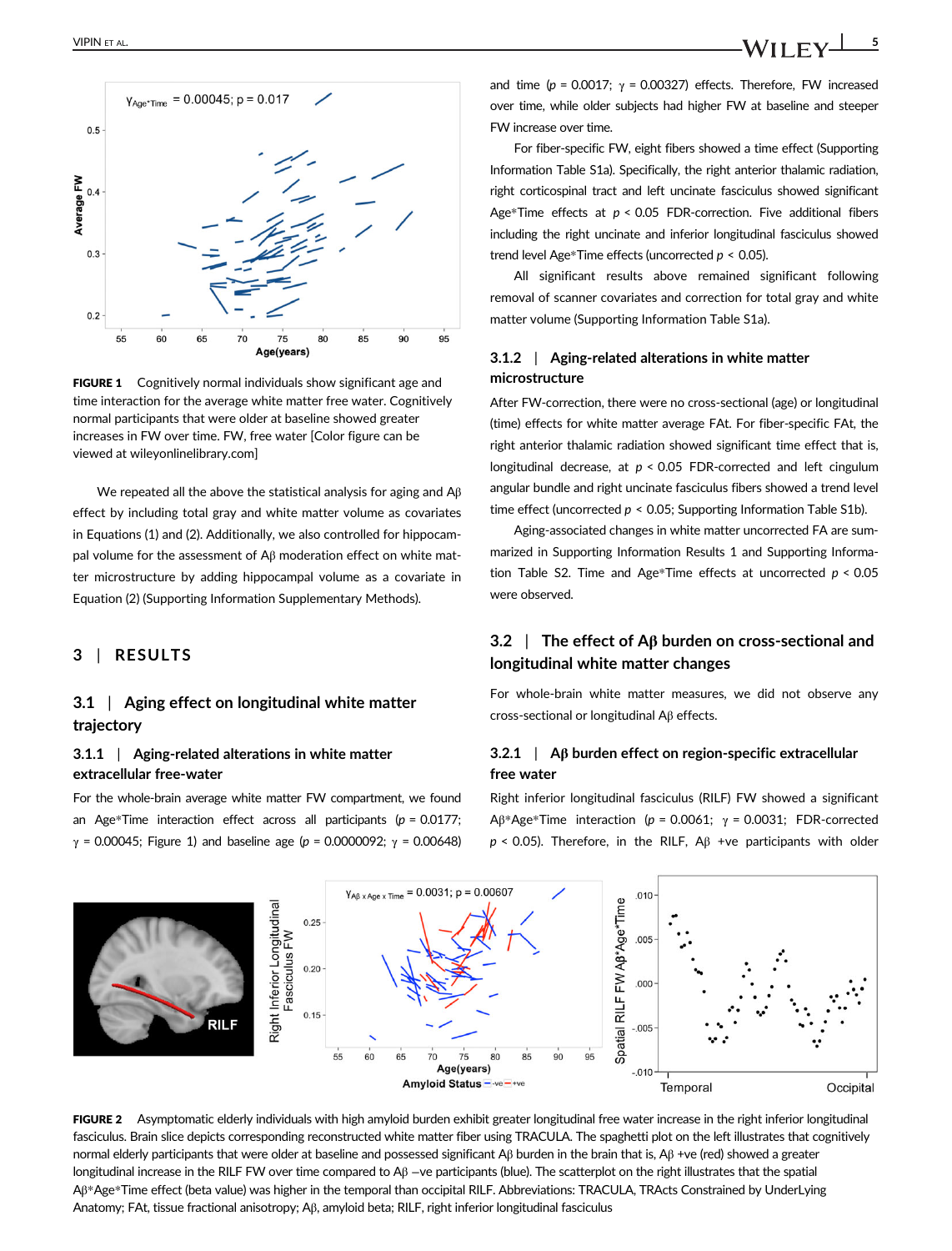

FIGURE 3 Cross-sectional amyloid beta effect on right uncinate fasciculus free water. Brain slices depict corresponding reconstructed white matter fiber using TRACULA. The bar chart on the left illustrates that participants that were Aβ +ve (red) had higher RUNC FW at baseline. Error bars represent ± 2 standard error. The scatterplot on the right illustrates that Aβ +ve participants (red) showed a higher FW than Aβ −ve participants (blue) across all positions in the RUNC, especially in the temporal part of the RUNC. Abbreviations: TRACULA, TRActs Constrained by UnderLying Anatomy; FW, free water; Aβ, amyloid beta; RUNC, right uncinate fasciculus

baseline age showed a steeper FW increase over time than  $Aβ$  –ve participants (Figure 2, left). This Aβ-related effect was significant even after removal of scanner covariates and correction for total gray and white matter volume (Supporting Information Table S3a). Spatial analysis indicated larger Aβ\*Age\*Time effect on FW in the temporal RILF (Figure 2, right).

There was also a cross-sectional Aβ effect on baseline right uncinate fasciculus (RUNC) FW (uncorrected  $p = 0.0092$ ; γ = 0.0195; FDR-corrected  $p < 0.10$ ), indicating that A $\beta$  +ve participants had greater RUNC FW at baseline than Aβ –ve participants (Figure 3, left). Spatial analysis revealed higher FW across the entire RUNC in Aβ +ve than Aβ –ve participants, especially in the temporal region of the RUNC (Figure 3, right).

#### 3.2.2 | Aβ burden effect on region-specific FAt

The RUNC FAt showed a significant longitudinal Aβ\*Time effect (p = 0.0038;  $\gamma$  = -0.0118; FDR-corrected p < 0.05), i.e., A $\beta$  +ve participants showed greater RUNC FAt reduction over time than

Aβ –ve participants (Figure 4, left). Spatial analysis of FAt revealed larger Aβ\*Time interactions in the temporal part of the RUNC (Figure 4,right).

RUNC FAt also showed a significant cross-sectional Aβ\*Age effect (p = 0.0022;  $\gamma$  = -0.0064; FDR-corrected p < 0.05; Supporting Information Table S3b), i.e., Aβ +ve participants who were older at baseline had lower FAt than Aβ –ve participants.

All these results remained significant following removal of scanner covariates and correction for total gray and white matter volume (Supporting Information Table S3b). We also assessed the influence of continuous Aβ burden on white matter fiber-based measures using baseline AV45 Aβ SUVR values and found similar Aβ-associated effects on white matter microstructure (Supporting Information Results 2; Supporting Information Figure S1).

Aβ-associated changes in uncorrected FA are summarized in the Supporting Information Results 2 (Supporting Information Table S4). No longitudinal effect of Aβ burden was observed for FA.



FIGURE 4 Asymptomatic elderly individuals with high amyloid burden exhibit greater longitudinal tissue fractional anisotropy decline in the right uncinate fasciculus. Brain slice depicts corresponding reconstructed white matter fiber using TRACULA. The spaghetti plot on the left illustrates that participants that possessed significant Aβ burden in the brain that is, Aβ +ve (red) showed a greater longitudinal reduction in the RUNC FAt over time compared to Aβ −ve participants (blue). The scatterplot on the right illustrates that the spatial Aβ\*Time effect (beta values) was greater in the temporal than orbitofrontal RUNC. Abbreviations: TRACULA, TRActs Constrained by UnderLying Anatomy; FAt, tissue fractional anisotropy; Aβ, amyloid beta; RUNC, right uncinate fasciculus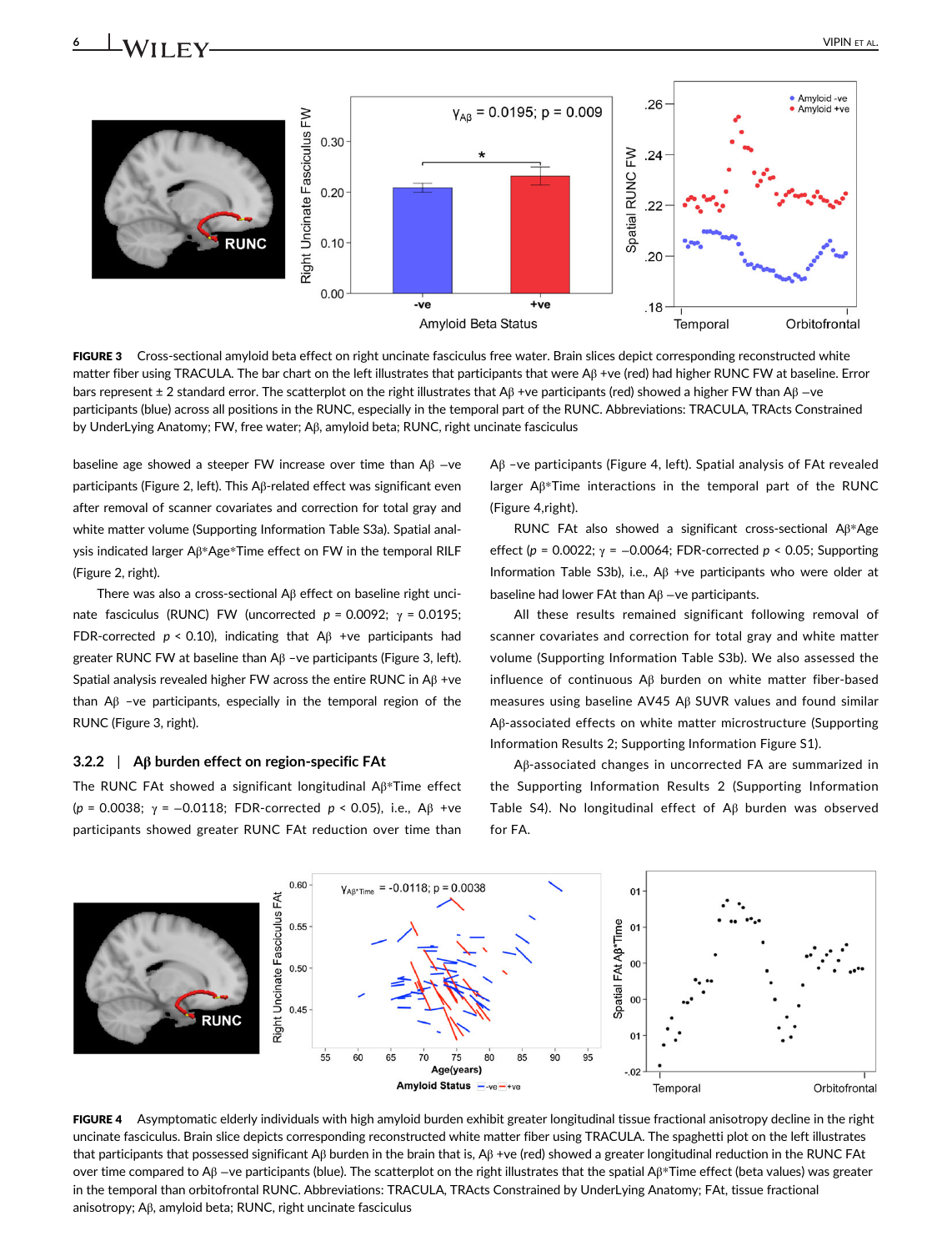

FIGURE 5 Baseline Alzheimer's disease assessment scale score is associated with baseline right uncinate fasciculus free water. With increase in baseline ADAS score there was an increase in RUNC FW at baseline. Abbreviations: RUNC, right uncinate fasciculus; FW, free water; ADAS, Alzheimer's disease assessment scale

## 3.2.3  $\parallel$  A $\beta$  burden effect on hippocampal volume and its potential influence on white matter trajectory

We also assessed the cross-sectional and longitudinal Aβ effect on hippocampal volume, a region traversed by both uncinate fasciculus (UNC) and inferior longitudinal fasciculus (ILF) fibers (Supporting Information—Supplementary Methods). Right hippocampal volume, but not left hippocampus, showed Aβ-associated reductions over time (p = 0.0056;  $\gamma$  = -0.067) and at baseline (p = 0.012;  $\gamma$  = -0.314). Total hippocampal volume showed a cross-sectional effect of Aβ burden (p = 0.045;  $\gamma$  = -0.505) and longitudinal A $\beta$ \*Time effect (p = 0.0071;  $\gamma$  = -0.1013). These A $\beta$ -associated effects on total hippocampal and right hippocampal volume remained significant following correction for total gray and white matter volume. We also assessed the influence of continuous Aβ burden on hippocampal volume using baseline AV45 Aβ SUVR values and observed largely similar effects (Supporting Information Results 3).

Following the above observations, we tested the impact of Aβ burden on white matter microstructure after controlling for hippocampal volume at each time point. Importantly, all main results of Aβ burden on white matter trajectory at baseline and over time remained significant after including total and right hippocampal volume (Supporting Information Results 4).

## 3.3 | Relationships between cognition, white matter microstructure and Aβ burden

## 3.3.1 | Aging on cognition

Memory ( $p = 0.0000073$ ;  $γ = -0.056$ ), executive function ( $p = 0.000265$ ;  $γ = -0.0672$ ), and ADAS ( $p = 0.000616$ ;  $γ = 0.323$ ) scores were significantly associated with age at baseline. However, there was no time effect on mini-mental state examination, ADAS, memory or executive function scores.

#### 3.3.2 | Effect of Aβ burden on cognition

We found no baseline or longitudinal effects of Aβ burden on memory, executive function, ADAS, or mini-mental state examination scores.

## 3.3.3 | Higher baseline ADAS scores were associated with higher baseline RUNC FW while decline in memory scores was associated with increase in RILF FW

Linear regression analyses found that higher ADAS scores were associated with greater RUNC FW at baseline ( $p = 0.005$ ;  $b_2 = 37.68$ ; Figure 5).

Longitudinally, the rate of change in RILF FW was associated with change in memory score in an age-dependent manner  $(p = 0.0306$ ;  $b_3$  = -0.27; Supporting Information Figure S2), suggesting that older participants with greater RILF FW increases over time showed faster memory decline over time. Additionally, decline in hippocampal volume over time was associated with decline in memory scores over time (Supporting Information Results 5).

## 4 | DISCUSSION

A longitudinal assessment of white matter microstructural changes using free-water imaging revealed differential trajectories between cognitively normal elderly with high versus low Aβ burden. Most strikingly, key AD-related fibers, such as the RUNC and RILF, showed Aβ and age-associated baseline FW increases and Aβ-associated longitudinal FW increases, respectively. Additionally, the RUNC showed Aβassociated longitudinal FAt decreases. These alterations were more prominent in the temporal region of the RILF and RUNC. Some temporal fibers also showed aging-related FW increases and FAt decreases in the at-risk asymptomatic elderly. Our results highlight that Aβ-associated alterations are evident even in the asymptomatic elderly in white matter fibers known to play critical roles in AD. These findings thus illustrate the potential use of FW-corrected microstructural alterations as biomarkers to indicate key differences in individuals at risk of developing AD and shed more light on disease pathophysiology and progression.

# 4.1 | Free-water correction helps differentiate between Aβ-associated influence on extracellular and tissue alterations

Our study used the FW-imaging method to assess the trajectory of white matter changes in cognitively normal elderly individuals at-risk of AD. In this regard, it is also important to reiterate that there were no widespread Aβ-related effects on whole-brain white matter measures. Instead, early focal effects of Aβ burden on white matter microstructure decline were observed in our study population of at-risk cognitively normal elderly individuals. Specifically, our investigation found differential changes, especially in the RUNC that can be interpreted as occurring either due to cellular or extracellular changes. While the RUNC showed Aβ-associated higher baseline FW, the RILF showed age and Aβ-associated longitudinal FW increases. There are many potential causes for extracellular changes, however the main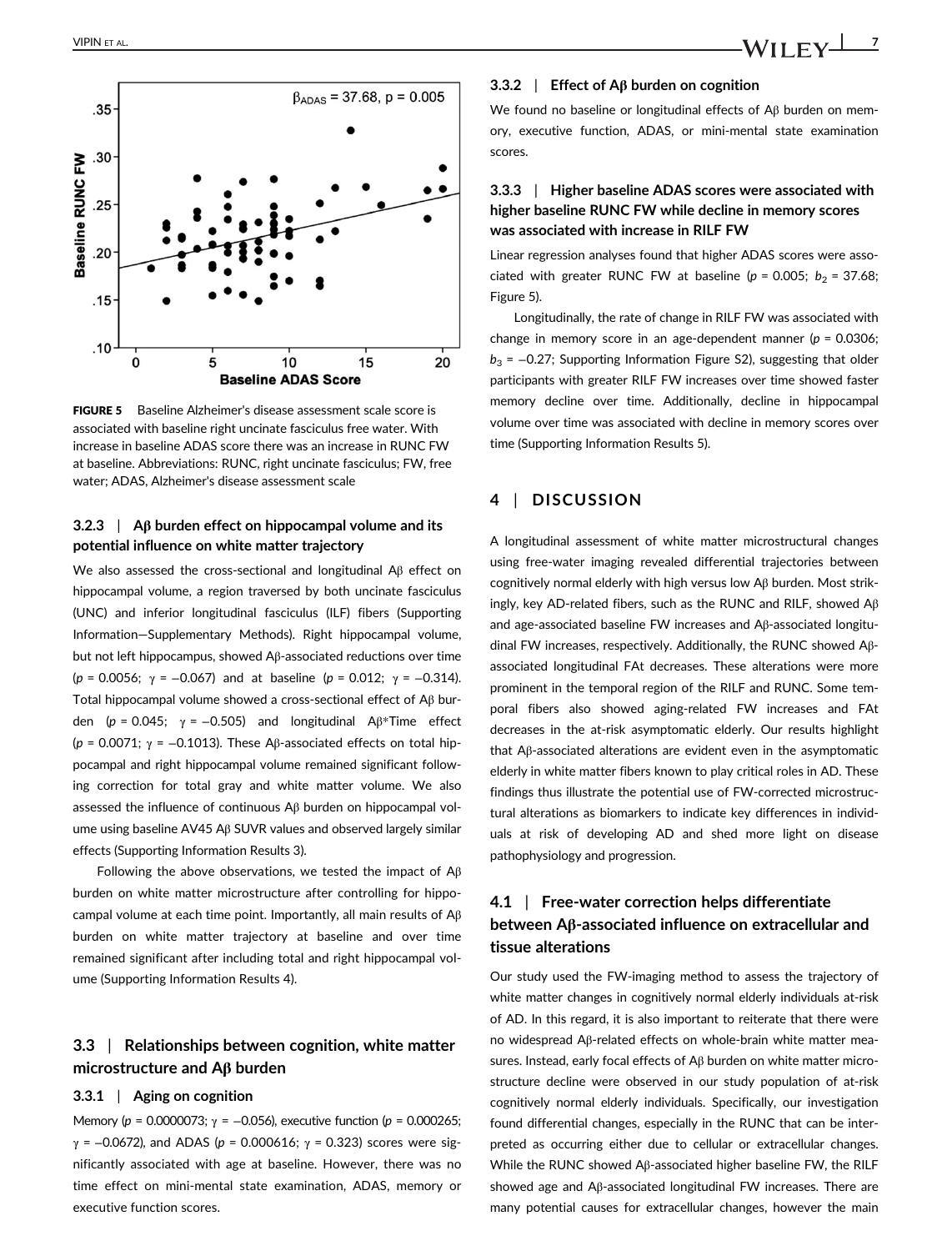causes comprise cellular density reduction, atrophy, and neuroinflammation (Pasternak et al., 2012). An inflammatory response could be supported by increased cytokine levels, microglial activation and upregulation of inflammatory pathways in AD (Akiyama et al., 2000; Morales, Guzman-Martinez, Cerda-Troncoso, Farias, & Maccioni, 2014). Indeed, Aβ presence in the brain is thought to activate the inflammatory cascade, which may lead to greater extracellular water and associated water compartment changes (Guo, Yu, Grass, de Beer, & Kindy, 2002; Perez-Nievas et al., 2013). We covary gray and white matter volume in order to control for low cell density or low dendritic volume, which may also explain FW changes (Pasternak et al., 2012). Our findings remained significant after controlling for these variables.

We also found Aβ-related longitudinal RUNC FAt reduction. Specifically, regarding this finding's effect size, we observed a significantly greater reduction of 0.05 in FAt value (i.e., 12.5% change) over the 4-year follow-up period in Aβ +ve individuals when compared to Aβ −ve individuals. Since FAt changes originate from tissue itself, it may be better associated with axonal and myelin sheath degeneration (Pasternak et al., 2015). Indeed, reduced Aβ clearance and its influence on blood brain barrier permeability is thought to impact white matter microstructure in prodromal AD, especially in temporal regions such as the hippocampus and parietal areas vulnerable to early Aβ deposition and structural damage (Buckner et al., 2009; Cho et al., 2016; Huang et al., 2012; Iadecola, 2015; Montagne et al., 2015). Cumulatively, such processes may lead to altered homeostasis, inflammation and eventually synaptic dysfunction and cognitive deficits, reflecting a possible mechanism underlying the deleterious influence of high Aβ burden (Iadecola, 2015). Our findings are also congruent with previous studies illustrating distinct Aβ-related blood brain barrier and white matter damage at baseline and over time in preclinical and prodromal phases of AD (Iadecola, 2015; Montagne et al., 2015; Rieckmann et al., 2016). These findings further underscore the importance of the FW-correction method in differentiating tissue-associated from neuroinflammation-associated changes to enable a more precise interpretation of white matter alterations and their trajectory over time (Lyall et al., 2017; Pasternak et al., 2015).

# 4.2 | White matter fibers implicated in Alzheimer's disease show early signs of impairment in the at-risk cognitively normal elderly

Our results highlighted the Aβ-associated effect on white matter microstructure in RUNC and RILF fibers, known to play important roles in AD development. The UNC links anterior temporal and parahippocampal regions with the medial orbitofrontal cortex, while the ILF links the temporal to the occipital lobe (Remy et al., 2015; Voineskos et al., 2012). Notably, the ILF anteriorly joins the UNC and is considered an indirect pathway that relays information between occipital and orbitofrontal regions (Ashtari, 2012). Associations between UNC and ILF disruptions and cognitive dysfunction in both memory and nonmemory domains have also been observed, reflecting the important role played by these fibers in early disease stages (Kantarci et al., 2011; Liu et al., 2011; Metzler-Baddeley, Hunt, et al., 2012; Voineskos et al., 2012). Indeed, our findings of larger longitudinal Aβ-related effects in temporal RUNC and RILF in the cognitively normal elderly suggest that temporal areas appear to be affected early in Aβ +ve participants. Default mode network regions including the temporal lobe are considered primary sites for early Aβ deposition which might contribute to Aβ-related changes in FW and FAt in white matter fibers traversing these regions (Buckner et al., 2009; Palmqvist et al., 2017). Moreover, recent findings posit a two-phase phenomenon for diffusivity changes in the asymptomatic preclinical AD stage. Similar to the longitudinal RILF FW trajectory illustrated in Aβ +ve subjects in our study, this biphasic model highlights initial FW decreases, followed by FW increases over time (Montal et al., 2017), which might be atrophy-related. Importantly, evidence indicates that Aβ deposition could influence such a trajectory (Racine et al., 2014). Increases in Aβ may initially reduce interstitial extraneuronal spaces (lower FW). However, at later stages Aβ deposition likely influences degeneration and atrophy as illustrated by our FAt reductions over time in Aβ-positive subjects, which then in turn increase extracellular spaces (higher FW; Pasternak et al., 2012). Thus, such a separation between tissue-related and extracellular water related changes can help better to understand the relationship between how changes in various DTI metrics relate to specific protein aggregation related neuropathological changes at various stages along the disease spectrum.

We also observed an Aβ-associated longitudinal decline in right hippocampal gray matter volume only, which could partly influence Aβ-related alterations in temporal RUNC and RILF as revealed in our spatial analysis. Moreover, UNC and ILF damage could be related to anterior medial temporal lobe gray matter atrophy and could begin in the earliest stages of disease (Damoiseaux et al., 2009; Villain et al., 2010). Indeed, Aβ-associated hippocampal gray matter volume reduction is thought to be a causal event in white matter FA reduction in the UNC (Jack Jr. et al., 2014; Sachdev et al., 2013). Thus, a possible temporal sequence of biomarker trajectory in the asymptomatic elderly at-risk of AD could involve early Aβ deposition which then drives early microstructural changes in the UNC and other related fibers like the ILF, closely followed by gray matter atrophy and subsequent cognitive decline as disease sets in (Hong et al., 2015; Sachdev et al., 2013).

Nevertheless, importantly, following hippocampal volume correction at each time point, Aβ-associated effects on both FW and FAt remained significant. Thus, other factors such as neuroinflammation, in addition to gray matter atrophy, may play a role in microstructural alterations (Salat et al., 2010). While hippocampal atrophy is a hallmark of AD, it is unlikely to be holistically representative of Aβ-associated effects. On the other hand, white matter abnormalities, while subtle, are perhaps more informative since they are observed in addition to and disparate from hippocampal atrophy (Hong et al., 2015).

Although cognitive performance declined with increase in baseline age (but not over time), only increase in RILF FW over time and higher baseline age was associated with greater memory decline, and higher ADAS scores were associated with higher RUNC FW. This may suggest potential relationships between Aβ burden, extracellular processes such as neuroinflammation, and cognitive impairment in early disease stages (Hedden, Oh, Younger, & Patel, 2013).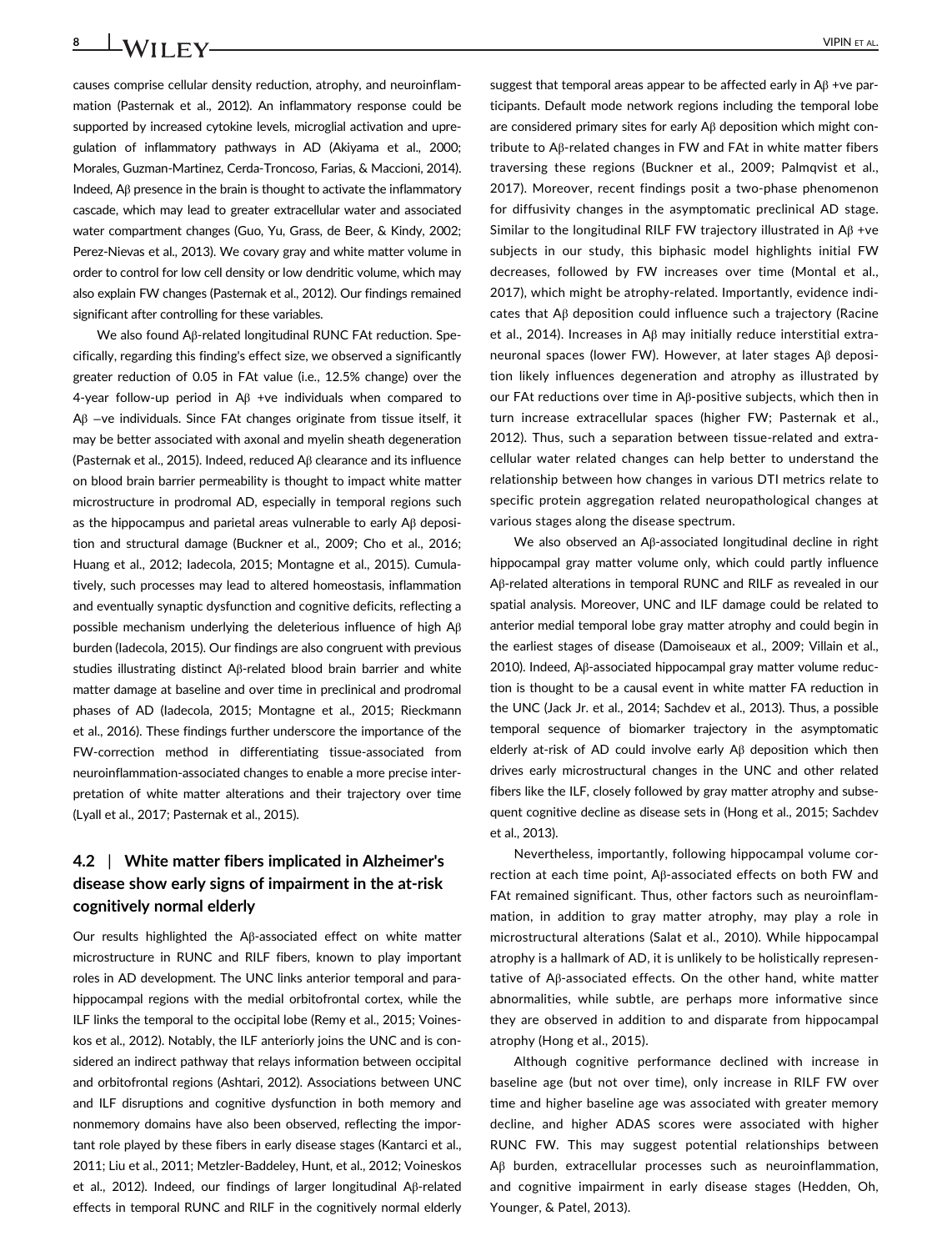### 4.3 | Limitations and future directions

While this study provides important insights into early white matter microstructural alterations in the cognitively normal elderly participants at-risk of AD, we did not have access to histological or pathological data, and therefore cannot determine the exact cellular mechanisms that link Aβ and white matter diffusion MRI measures. However, current Aβ measurements are invasive (CSF or PET) and our findings shed light on how FW may be a safer potential biomarker for disease progression. Nonetheless, the association between alterations in diffusion parameters and Aβ burden need further investigation and biological studies are required to demonstrate the direct effects of neuropathological protein aggregation on white matter microstructure. The FW-elimination approach is also more accurate with multi-shell diffusion MRI data and future studies should aim at the collection of such longitudinal data. Additionally, it is also likely that some cognitively normal elderly individuals in our cohort, despite having high Aβ burden and being at-risk of AD, may never progress further along the disease spectrum. Thus, longer follow-up acquisition of amyloid-PET, diffusion MRI and neuropsychological assessments with larger sample sizes are imperative to provide greater insight regarding the veracity of our findings and the association between longitudinal white matter measures and cognition and the impact of Aβ burden in individuals at-risk of AD. Moreover, despite using the linear mixed-effects modeling model to take into account factors like age, our study cannot entirely ensure that all asymptomatic individuals were at the same disease stage or subtype. In this regard, studies with larger samples will enable us to use more principled statistical approaches such as hierarchical linear modeling to assess more complex relationships between white matter microstructure trajectories and various disease markers in preclinical AD. Taking into account the effect size of Aβrelated effects on white matter FAt and FW from our model, focusing on specific focal effects such as those occurring in the UNC could be vital in identifying subjects with faster disease progression in later years. Furthermore, future studies could assess the influence of AD pathology such as Aβ burden on all tissue-related DTI metrics including tissue-based fractional anisotropy, axial diffusivity and radial diffusivity simultaneously in a multivariate approach. This could further shed light on joint patterns of white matter microstructure changes induced by AD pathology.

In summary, our study demonstrates the associations of Aβ burden with both cross-sectional and longitudinal white matter microstructural measures in the at-risk cognitively normal elderly. Together with Aβ burden, FW-corrected white matter measures may provide more detailed insight regarding the regions showing early decline prior to symptom onset and their interaction with factors involved in the progression to mild cognitive impairment or AD. Collectively, our study underlines the importance of longitudinally examining asymptomatic elderly individuals to help decipher changes in the brain that could contribute to early disease detection such that corrective measures can be taken before irreversible damage occurs.

## ACKNOWLEDGMENTS

Data collection and sharing for this project was funded by the Alzheimer's Disease Neuroimaging Initiative (ADNI) (National Institutes of Health Grant U01 AG024904) and DOD ADNI (Department of

Defense award number W81XWH-12-2-0012). ADNI is funded by the National Institute on Aging, the National Institute of Biomedical Imaging and Bioengineering, and through generous contributions from the following: AbbVie, Alzheimer's Association; Alzheimer's Drug Discovery Foundation; Araclon Biotech; BioClinica, Inc.; Biogen; Bristol-Myers Squibb Company; CereSpir, Inc.; Cogstate; Eisai Inc.; Elan Pharmaceuticals, Inc.; Eli Lilly and Company; EuroImmun; F. Hoffmann-La Roche Ltd and its affiliated company Genentech, Inc.; Fujirebio; GE Healthcare; IXICO Ltd.; Janssen Alzheimer Immunotherapy Research & Development, LLC.; Johnson & Johnson Pharmaceutical Research & Development LLC.; Lumosity; Lundbeck; Merck & Co., Inc.; Meso Scale Diagnostics, LLC.; NeuroRx Research; Neurotrack Technologies; Novartis Pharmaceuticals Corporation; Pfizer Inc.; Piramal Imaging; Servier; Takeda Pharmaceutical Company; and Transition Therapeutics. The Canadian Institutes of Health Research is providing funds to support ADNI clinical sites in Canada. Private sector contributions are facilitated by the Foundation for the National Institutes of Health ([www.fnih.org\)](http://www.fnih.org). The grantee organization is the Northern California Institute for Research and Education, and the study is coordinated by the Alzheimer's Therapeutic Research Institute at the University of Southern California. ADNI data are disseminated by the Laboratory for Neuro Imaging at the University of Southern California. We would like to thank all participants for their participation in this study. Data analyses for this research was supported by the Biomedical Research Council, Singapore (BMRC 04/1/36/372), National Medical Research Council [NMRC0088/2015], Duke-NUS Medical School Signature Research Program funded by Ministry of Health, Singapore, awarded to JZ, as well as National Institutes of Health grants P41 EB015902, awarded to OP.

#### CONFLICT OF INTEREST

The authors have no potential conflicts of interest.

## ORCID

Juan Helen Zhou D <https://orcid.org/0000-0002-0180-8648>

#### REFERENCES

- Adluru, N., Destiche, D. J., Lu, S. Y., Doran, S. T., Birdsill, A. C., Melah, K. E., … Bendlin, B. B. (2014). White matter microstructure in late middleage: Effects of apolipoprotein E4 and parental family history of Alzheimer's disease. Neuroimage Clinical, 4, 730–742.
- ADNI. (2011). ADNI 2 PET Technical Procedures Manual AV-45 (Florbetapir F 18) & FDG. Boston, MA: ADNI.
- Akiyama, H., Barger, S., Barnum, S., Bradt, B., Bauer, J., Cole, G. M., … Wyss-Coray, T. (2000). Inflammation and Alzheimer's disease. Neurobiology of Aging, 21, 383–421.
- Alzheimer Disease Neuroimaging Initiative. (2008). ADNI 2 Procedures Manual. Boston, MA: ADNI.
- Ashtari, M. (2012). Anatomy and functional role of the inferior longitudinal fasciculus: A search that has just begun. Developmental Medicine and Child Neurology, 54, 6–7.
- Assaf, Y., & Pasternak, O. (2008). Diffusion tensor imaging (DTI)-based white matter mapping in brain research: A review. Journal of Molecular Neuroscience, 34, 51–61.
- Behrens, T. E., Berg, H. J., Jbabdi, S., Rushworth, M. F., & Woolrich, M. W. (2007). Probabilistic diffusion tractography with multiple fibre orientations: What can we gain? NeuroImage, 34, 144-155.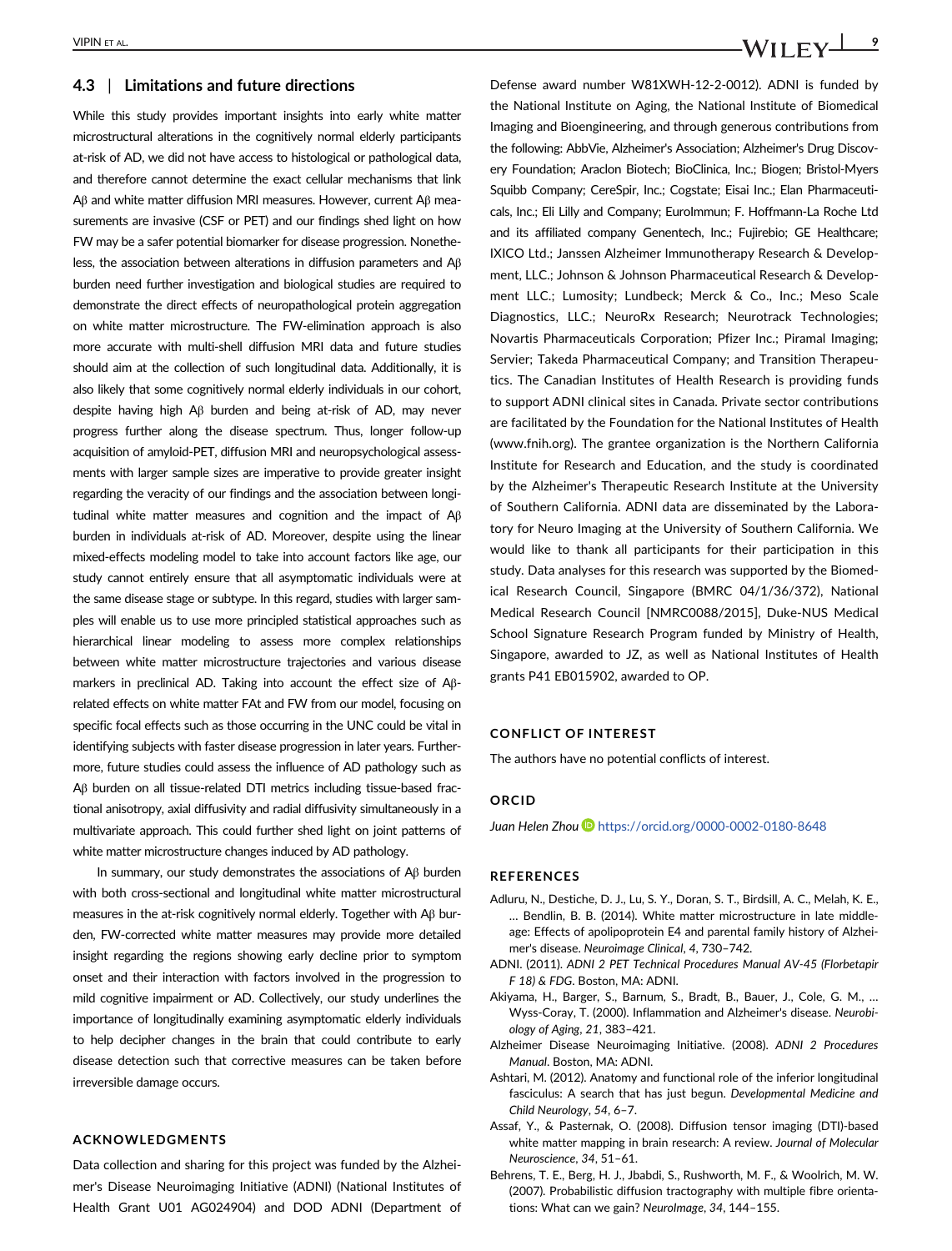# $10$  **VIPIN ET AL. VIPIN ET AL.**

- Buckner, R. L., Sepulcre, J., Talukdar, T., Krienen, F. M., Liu, H., Hedden, T., … Johnson, K. A. (2009). Cortical hubs revealed by intrinsic functional connectivity: Mapping, assessment of stability, and relation to Alzheimer's disease. The Journal of Neuroscience, 29, 1860–1873.
- Chao, L. L., Decarli, C., Kriger, S., Truran, D., Zhang, Y., Laxamana, J., … Weiner, M. W. (2013). Associations between white matter hyperintensities and beta amyloid on integrity of projection, association, and limbic fiber tracts measured with diffusion tensor MRI. PLoS One, 8, e65175.
- Cho, H., Choi, J. Y., Hwang, M. S., Kim, Y. J., Lee, H. M., Lee, H. S., … Lyoo, C. H. (2016). In vivo cortical spreading pattern of tau and amyloid in the Alzheimer disease spectrum. Annals of Neurology, 80, 247–258.
- Cnaan, A., Laird, N. M., & Slasor, P. (1997). Using the general linear mixed model to analyse unbalanced repeated measures and longitudinal data. Statistics in Medicine, 16, 2349–2380.
- Damoiseaux, J. S., Smith, S. M., Witter, M. P., Sanz-Arigita, E. J., Barkhof, F., Scheltens, P., … Rombouts, S. A. (2009). White matter tract integrity in aging and Alzheimer's disease. Human Brain Mapping, 30, 1051–1059.
- Desikan, R. S., Segonne, F., Fischl, B., Quinn, B. T., Dickerson, B. C., Blacker, D., … Killiany, R. J. (2006). An automated labeling system for subdividing the human cerebral cortex on MRI scans into gyral based regions of interest. NeuroImage, 31, 968–980.
- Englund, E., Brun, A., & Alling, C. (1988). White matter changes in dementia of Alzheimer's type. Biochemical and neuropathological correlates. Brain, 111(Pt 6), 1425–1439.
- Fischl, B., Salat, D. H., Busa, E., Albert, M., Dieterich, M., Haselgrove, C., … Dale, A. M. (2002). Whole brain segmentation: Automated labeling of neuroanatomical structures in the human brain. Neuron, 33, 341–355.
- Fischl, B., Salat, D. H., van der Kouwe, A. J., Makris, N., Segonne, F., Quinn, B. T., & Dale, A. M. (2004). Sequence-independent segmentation of magnetic resonance images. NeuroImage, 23(Suppl 1), S69–S84.
- Fischl, B., van der Kouwe, A., Destrieux, C., Halgren, E., Segonne, F., Salat, D. H., … Dale, A. M. (2004). Automatically parcellating the human cerebral cortex. Cerebral Cortex, 14, 11–22.
- Ge, Y., Grossman, R. I., Babb, J. S., Rabin, M. L., Mannon, L. J., & Kolson, D. L. (2002). Age-related total gray matter and white matter changes in normal adult brain. Part I: Volumetric MR imaging analysis. AJNR. American Journal of Neuroradiology, 23, 1327–1333.
- Gold, B. T., Zhu, Z., Brown, C. A., Andersen, A. H., LaDu, M. J., Tai, L., … Smith, C. D. (2014). White matter integrity is associated with cerebrospinal fluid markers of Alzheimer's disease in normal adults. Neurobiology of Aging, 35, 2263–2271.
- Guo, J. T., Yu, J., Grass, D., de Beer, F. C., & Kindy, M. S. (2002). Inflammationdependent cerebral deposition of serum amyloid a protein in a mouse model of amyloidosis. The Journal of Neuroscience, 22, 5900–5909.
- Hedden, T., Oh, H., Younger, A. P., & Patel, T. A. (2013). Meta-analysis of amyloid-cognition relations in cognitively normal older adults. Neurology, 80, 1341–1348.
- Hong, Z., Ng, K. K., Sim, S. K., Ngeow, M. Y., Zheng, H., Lo, J. C., … Zhou, J. (2015). Differential age-dependent associations of gray matter volume and white matter integrity with processing speed in healthy older adults. NeuroImage, 123, 42–50.
- Huang, H., Fan, X., Weiner, M., Martin-Cook, K., Xiao, G., Davis, J., … Diaz-Arrastia, R. (2012). Distinctive disruption patterns of white matter tracts in Alzheimer's disease with full diffusion tensor characterization. Neurobiology of Aging, 33, 2029–2045.
- Iadecola, C. (2015). Dangerous leaks: Blood-brain barrier woes in the aging hippocampus. Neuron, 85, 231–233.
- Jack, C. R., Jr., Knopman, D. S., Jagust, W. J., Petersen, R. C., Weiner, M. W., Aisen, P. S., … Trojanowski, J. Q. (2013). Tracking pathophysiological processes in Alzheimer's disease: An updated hypothetical model of dynamic biomarkers. Lancet Neurology, 12, 207–216.
- Jack, C. R., Jr., & Vemuri, P. (2018). Amyloid-beta a reflection of risk or a preclinical marker? Nature Reviews. Neurology, 14, 319–320.
- Jack, C. R., Jr., Wiste, H. J., Knopman, D. S., Vemuri, P., Mielke, M. M., Weigand, S. D., … Petersen, R. C. (2014). Rates of beta-amyloid accumulation are independent of hippocampal neurodegeneration. Neurology, 82, 1605–1612.
- Ji, F., Pasternak, O., Liu, S., Loke, Y. M., Choo, B. L., Hilal, S., … Zhou, J. (2017). Distinct white matter microstructural abnormalities and extracellular water increases relate to cognitive impairment in Alzheimer's

disease with and without cerebrovascular disease. Alzheimer's Research & Therapy, 9, 63.

- Kantarci, K., Senjem, M. L., Avula, R., Zhang, B., Samikoglu, A. R., Weigand, S. D., … Jack, C. R., Jr. (2011). Diffusion tensor imaging and cognitive function in older adults with no dementia. Neurology, 77, 26–34.
- Landau, S. M., Breault, C., Joshi, A. D., Pontecorvo, M., Mathis, C. A., Jagust, W. J., … Alzheimer Disease Neuroimaging Initiative. (2013). Amyloid-beta imaging with Pittsburgh compound B and florbetapir: Comparing radiotracers and quantification methods. Journal of Nuclear Medicine, 54, 70–77.
- Landau, S. M., Thomas, B. A., Thurfjell, L., Schmidt, M., Margolin, R., Mintun, M., … Alzheimer Disease Neuroimaging Initiative. (2014). Amyloid PET imaging in Alzheimer's disease: A comparison of three radiotracers. European Journal of Nuclear Medicine and Molecular Imaging, 41, 1398–1407.
- Liu, Y., Spulber, G., Lehtimaki, K. K., Kononen, M., Hallikainen, I., Grohn, H., … Soininen, H. (2011). Diffusion tensor imaging and tract-based spatial statistics in Alzheimer's disease and mild cognitive impairment. Neurobiology of Aging, 32, 1558–1571.
- Lovden, M., Kohncke, Y., Laukka, E. J., Kalpouzos, G., Salami, A., Li, T. Q., … Backman, L. (2014). Changes in perceptual speed and white matter microstructure in the corticospinal tract are associated in very old age. NeuroImage, 102(Pt 2), 520–530.
- Lyall, A. E., Pasternak, O., Robinson, D. G., Newell, D., Trampush, J. W., Gallego, J. A., … Szeszko, P. R. (2017). Greater extracellular free-water in first-episode psychosis predicts better neurocognitive functioning. Molecular Psychiatry, 23, 701–707.
- Maier-Hein, K. H., Westin, C. F., Shenton, M. E., Weiner, M. W., Raj, A., Thomann, P., … Pasternak, O. (2015). Widespread white matter degeneration preceding the onset of dementia. Alzheimers Dement, 11, 485–493.e2.
- McKhann, G. M., Knopman, D. S., Chertkow, H., Hyman, B. T., Jack, C. R., Jr., Kawas, C. H., … Phelps, C. H. (2011). The diagnosis of dementia due to Alzheimer's disease: Recommendations from the National Institute on Aging-Alzheimer's Association workgroups on diagnostic guidelines for Alzheimer's disease. Alzheimers Dement, 7, 263–269.
- Melah, K. E., Lu, S. Y., Hoscheidt, S. M., Alexander, A. L., Adluru, N., Destiche, D. J., … Bendlin, B. B. (2016). Cerebrospinal fluid markers of Alzheimer's disease pathology and microglial activation are associated with altered white matter microstructure in asymptomatic adults at risk for Alzheimer's disease. Journal of Alzheimer's Disease, 50, 873–886.
- Metzler-Baddeley, C., Hunt, S., Jones, D. K., Leemans, A., Aggleton, J. P., & O'Sullivan, M. J. (2012). Temporal association tracts and the breakdown of episodic memory in mild cognitive impairment. Neurology, 79, 2233–2240.
- Metzler-Baddeley, C., O'Sullivan, M. J., Bells, S., Pasternak, O., & Jones, D. K. (2012). How and how not to correct for CSF-contamination in diffusion MRI. NeuroImage, 59, 1394–1403.
- Molinuevo, J. L., Ripolles, P., Simo, M., Llado, A., Olives, J., Balasa, M., … Rami, L. (2014). White matter changes in preclinical Alzheimer's disease: A magnetic resonance imaging-diffusion tensor imaging study on cognitively normal older people with positive amyloid beta protein 42 levels. Neurobiology of Aging, 35, 2671–2680.
- Montagne, A., Barnes, S. R., Sweeney, M. D., Halliday, M. R., Sagare, A. P., Zhao, Z., … Zlokovic, B. V. (2015). Blood-brain barrier breakdown in the aging human hippocampus. Neuron, 85, 296–302.
- Montal, V., Vilaplana, E., Alcolea, D., Pegueroles, J., Pasternak, O., Gonzalez-Ortiz, S., … Fortea, J. (2017). Cortical microstructural changes along the Alzheimer's disease continuum. Alzheimer's & Dementia, 14(3), 340–351.
- Morales, I., Guzman-Martinez, L., Cerda-Troncoso, C., Farias, G. A., & Maccioni, R. B. (2014). Neuroinflammation in the pathogenesis of Alzheimer's disease. A rational framework for the search of novel therapeutic approaches. Frontiers in Cellular Neuroscience, 8, 112.
- Ng, K. K., Lo, J. C., Lim, J. K. W., Chee, M. W. L., & Zhou, J. (2016). Reduced functional segregation between the default mode network and the executive control network in healthy older adults: A longitudinal study. NeuroImage, 133, 321–330.
- Palmqvist, S., Scholl, M., Strandberg, O., Mattsson, N., Stomrud, E., Zetterberg, H., … Hansson, O. (2017). Earliest accumulation of